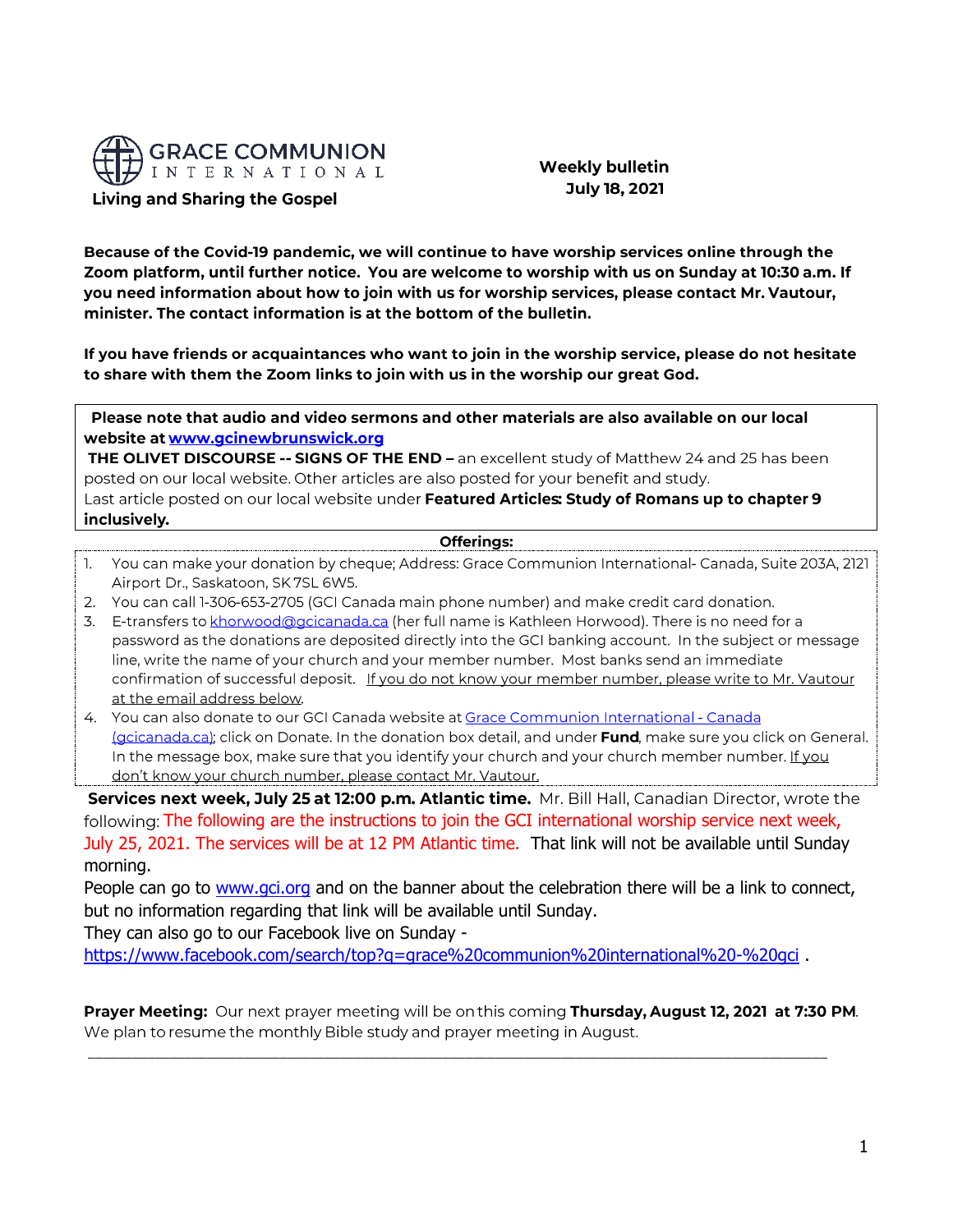To see specific prayer requests from the church, please go to www.gcinewbrunswick.org-under "Members Only" and type the password. If you do not know the password, please contact

#### Mr. Vautour.

Let us pray according to God's will and as per his instructions: "1 ¶ First of all, then, I urge that supplications, prayers, intercessions, and thanksgiving be made for all people, 2 for kings and all who are in high positions, that we may lead a peaceful and quiet life, godly and dignified in every way. 3 This is good, and it is pleasing in the sight of God our Savior, 4 who desires all people to be saved and to come to the knowledge of the truth." (1 Ti 2:1-4 ESV)

- Let us thank God for endless love as He gave us his Son to reconcile the world to Himself and to save all • those who place their trust in Him.
- Let us pray not to minimize God's power to save as He reveals himself to people. Let us pray that innumerable numbers His reconciliation in faith. "32 For God has consigned all to disobedience, that he may have mercy on all. 33 ¶ Oh, the depth of the riches and wisdom and knowledge of God! How unsearchable are his judgments and how inscrutable his ways! 34 'For who has known the mind of the Lord, or who has been his counselor?' 35 'Or who has given a gift to him that he might be repaid?' 36 For from him and through him and to him are all things. To him be glory forever. Amen." (Ro 11:32-36 ESV)
- Let us pray to be zealous in His service as we participate with what He is doing in our world.



You can now register online for the 2021 DENOMINATIONAL **CELEBRATION (NOW VIRTUAL) AT** GCI Denominational Celebration: Register Now! - GCI Update Everyone is encouraged to attend. Dates: Friday July 23 to Sunday July 25.



Mr. and Mrs. Greg and Susan Williams



## **Anam Cara (From gci.org July 14, 2021)**

Dear GCI Family and Friends, World Friendship Day, also known as International Day of Friendship, takes place on July 30<sup>th</sup>. The original idea for a day of friendship came from Hallmark cards in the 1930s and was originally celebrated on August 2. The cynical public largely viewed the day as a money-making scheme by Hallmark. Sales of friendship day cards did not take

off in Europe and by the mid-1940s the day had faded into obscurity in the USA. However, the idea of a day to honor friendship was adopted by a number of countries in Asia, where it remained a popular custom to reserve a day for celebrating friendships and the exchange of gifts between friends. I'd suggest this speaks to the understanding of the importance of relationships in the Asian culture, which is a strong biblical theme.

The Bible says a lot about the importance of friendship. Here are a few choice verses in Proverbs **ESV** 

- $\bullet$ **Proverbs 17:17 A friend loves at all times, and a brother is born for adversity.**
- Proverbs 18:24 A man of many companions may come to ruin, but there is a friend who sticks • closer than a brother.
- Proverbs 27:9 Oil and perfume make the heart glad, and the sweetness of a friend comes • from his earnest counsel.
- Proverbs 27:5-6 Better is open rebuke than hidden love. Faithful are the wounds of a friend; •profuse are the kisses of an enemy.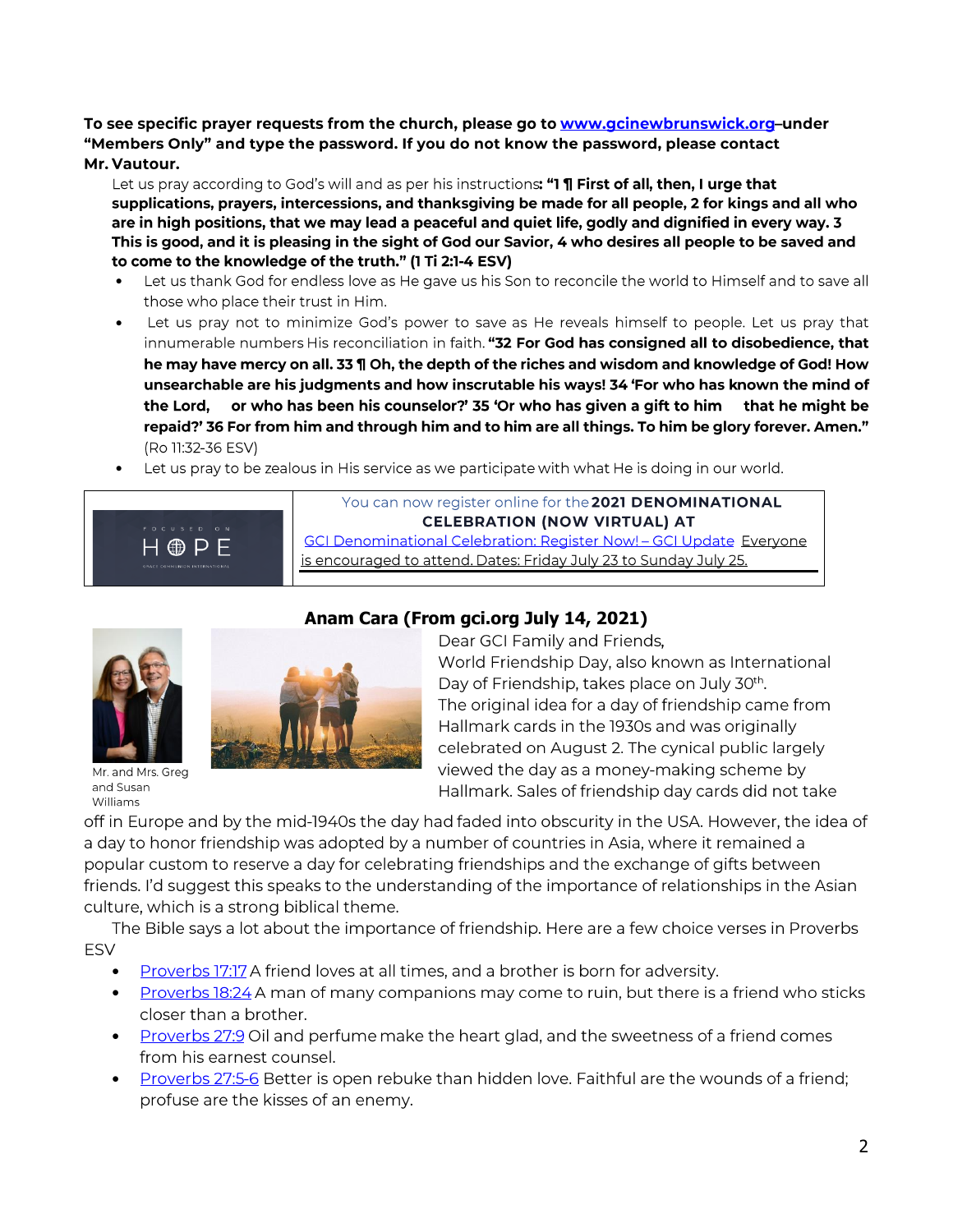The overall theme is that a friend is a companion who can tell you the truth, and who shows up especially in the difficulties of life. The question, "Who can you call at 2:00 am when you are in dire straits?" is quite telling. How long is your personal list?

Having a relationship where you are accepted, understood and well cared for is the most valuable treasure. Anam Cara is a concept that I was introduced to when I participated in an experiential graduate class called Celtic Spirituality. Anam Cara is a Celtic phrase meaning "soul friend."

Dr. William P. Ryan describes Anam Cara as "compassionate presence," a person who knows your heart and intent. In the companionship of a soul friend, you are recognized and known providing a deep sense of trust and belonging. Every one of us needs true, genuine friendship for our spiritual development and growth, and especially for our personal sense of worth and belonging.

Personally, I am blessed with spiritual brothers and sisters who "stick closer" than biological siblings. These friendships are like anchors that keep me grounded and stable. The greatest friendship, however, is the shared relationship with my Lord Jesus who calls me his friend. It is he alone who truly knows me to the depths of my being and loves me in spite of my warts and my moods. It is he alone who will never leave me or forsake me. This same promise is true for you. Proud to be your friend, Greg

P.S. The upcoming Denominational Celebration will certainly have the fabric and feel of an International Day of Friendship. It will be a time that we can see our GCI friends around the world and hear marvelous stories of what our friend Jesus has been doing in us and through us. I hope to see you July 23-25

**\_\_\_\_\_\_\_\_\_\_\_\_\_\_\_\_\_\_\_\_\_\_\_\_\_\_\_\_\_\_\_\_\_\_\_\_\_\_\_\_\_\_\_\_\_\_\_\_\_\_\_\_\_\_\_\_\_\_\_\_\_\_\_\_\_**

## **Romans 9:1-5 Paul's anguish for his people**

Romans chapters 9-11 pose a question: Are these chapters a digression, or an important part of the letter? Paul has stopped describing the gospel, and begun to talk about the role of the Jewish people in God's plan. But this is one of the topics he needed to address for the Christians in Rome. One theme that Paul continues from earlier chapters is that God does not show partiality. Salvation is not just for the Jews — it is for Gentiles, too. But has God given up on the Jews? No way!

#### **Answering objections**

When Paul wrote this epistle, he was in Corinth, hoping to travel to Rome on his way to Spain (**15:23-24**). But first, he planned to take a gift from the Greek churches to Jerusalem (**15:25-29**), and he knew that many Jews viewed Paul and his gospel with hostility.

So when Paul wrote to the Romans, he had one eye on the Gentiles, and another on the Jews in Jerusalem. Paul is not only rehearsing his message to Gentiles; he is also rehearsing what he will say in Jerusalem.

He's answering an objection: If the gospel is promised in the Jewish Scriptures, then why are so few Jews accepting the message? Paul claimed that the gospel was rooted in the Old Testament, but why should anyone believe the gospel if the people who knew those Scriptures best, the Jews, didn't accept the message? The Jewish rejection of the gospel was undermining Paul's message. Had God given up on the Jewish people and turned to the Gentiles instead? And if he did that, can we be sure that he won't abandon the Gentiles, too? Why were most Jews rejecting the free gift that Paul was offering?

#### **Advantages of the Jews**

Paul begins chapter 9 with a strong assertion: **"I am telling the truth in Christ (I am not lying!), for my conscience assures me in the Holy Spirit — I have great sorrow and unceasing anguish in my heart" (verses 1-2**; NET Bible used throughout chapters 9-11).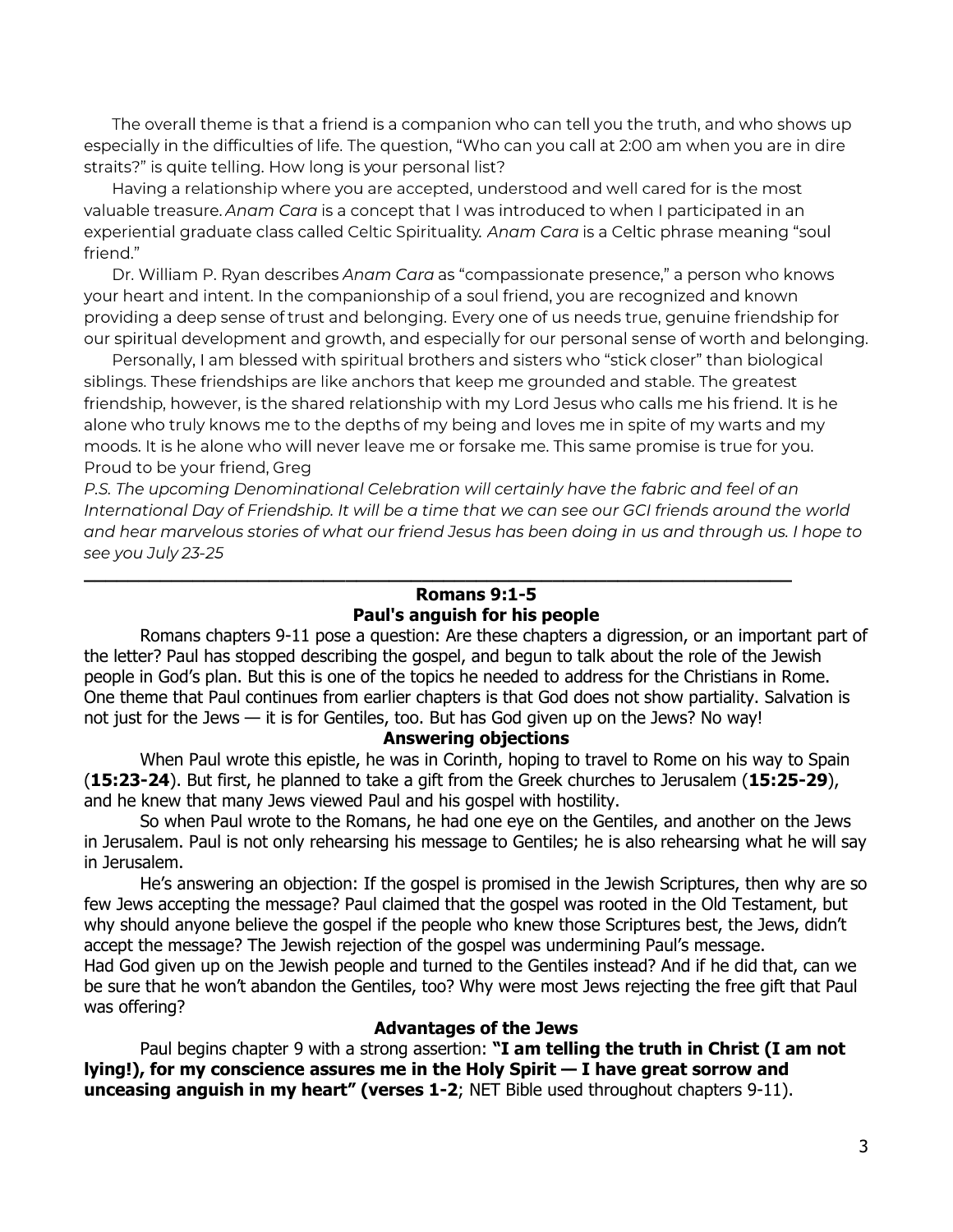Chapter 8 ended with rejoicing and confidence in God's love, and then all of a sudden Paul says he is full of anguish. He hasn't even said why — he delays that for rhetorical effect until verse 3. He just said that nothing will be able to cut us off from the love of Christ, and yet he says, **"For I could wish that I myself were accursed — cut off from Christ…"** He is making a huge contrast, wishing for something he has just said is impossible.

What has filled him with anguish? It is **"for the sake of my people, my fellow countrymen, who are Israelites" (verses 3-4)**. Just as Moses offered to give himself up for Israel (**[Exodus 32:32](https://biblia.com/bible/niv/Exod%2032.32)**), Paul also says that he is willing to be cut off from salvation, if such were possible, so his people could be saved.

Why does he begin with a three-fold assertion that he is telling the truth? Probably because some people thought that Paul had abandoned his people, and that God had, as well.

Paul has deep concern for his people, and he is convinced that without Christ, they are headed for destruction, despite all their advantages. He lists some advantages: **"To them belong the adoption as sons, the glory, the covenants, the giving of the law, the temple worship, and the promises" (verse 4).**

Gentiles had many of these advantages, too  $-$  they can be adopted through Christ, given the divine glory, a new covenant and wonderful promises. Paul seems to be referring to special events in Israel's history: when God adopted the nation at the exodus, when God's glory filled the tabernacle, the covenants given to Abraham, Moses, Levi and David, the sacrificial rituals and the promises given through the prophets.

Those things were a head start in salvation, one would think, but they hadn't helped much. The Jews were so proud of these good things that they were overlooking the best thing — Christ. If salvation is in Christ, then it's not in the law and the temple worship, and many Jews were not willing to admit the relative unimportance of something that had always been a central element of their culture and religion.

Paul lists two more Jewish advantages in **verse 5**: **"To them belong the patriarchs, and from them, by human descent, came the Christ, who is God over all, blessed forever! Amen."** This verse is one of the few in which Jesus is called God. The grammar is sometimes debated, but it seems most likely that the Messiah is being called God and given a praise doxology appropriate to God. But that is not Paul's focus here. His main point is that Jesus is a Jew, the fulfillment of the promises given to the patriarchs.

So if Israel has all this, what's the problem? Paul doesn't directly say! But he implies that since the Jews have rejected Jesus, they are cut off from Christ, missing out on salvation, which gives the appearance that God's promises to them have been broken.

# **Romans 9:6-33 God's freedom to choose**

Paul begins to address the problem in **verse 6: "It is not as though the word of God had failed. For not all those who are descended from Israel are truly Israel."** The root problem is whether God's word is true, whether he is faithful to his promises. Paul then points out that we can't expect all Jews to be inheritors of the promise. Some descendants of Israel are disqualified (as the later rabbis also said).

In **verse 7** Paul gives evidence: **"nor are all the children Abraham's true descendants."** Some of Abraham's descendants are not counted as his children; they are disinherited. Paul quotes **[Genesis 21:12](https://biblia.com/bible/niv/Gen%2021.12)** as evidence: **"through Isaac will your descendants be counted."** Ishmael was Abraham's son, but he was not counted as a descendant for the purpose of the promise — the promise was given to the children of Isaac.

"**This means it is not the children of the flesh who are the children of God; rather, the children of promise are counted as descendants. For this is what the promise declared:**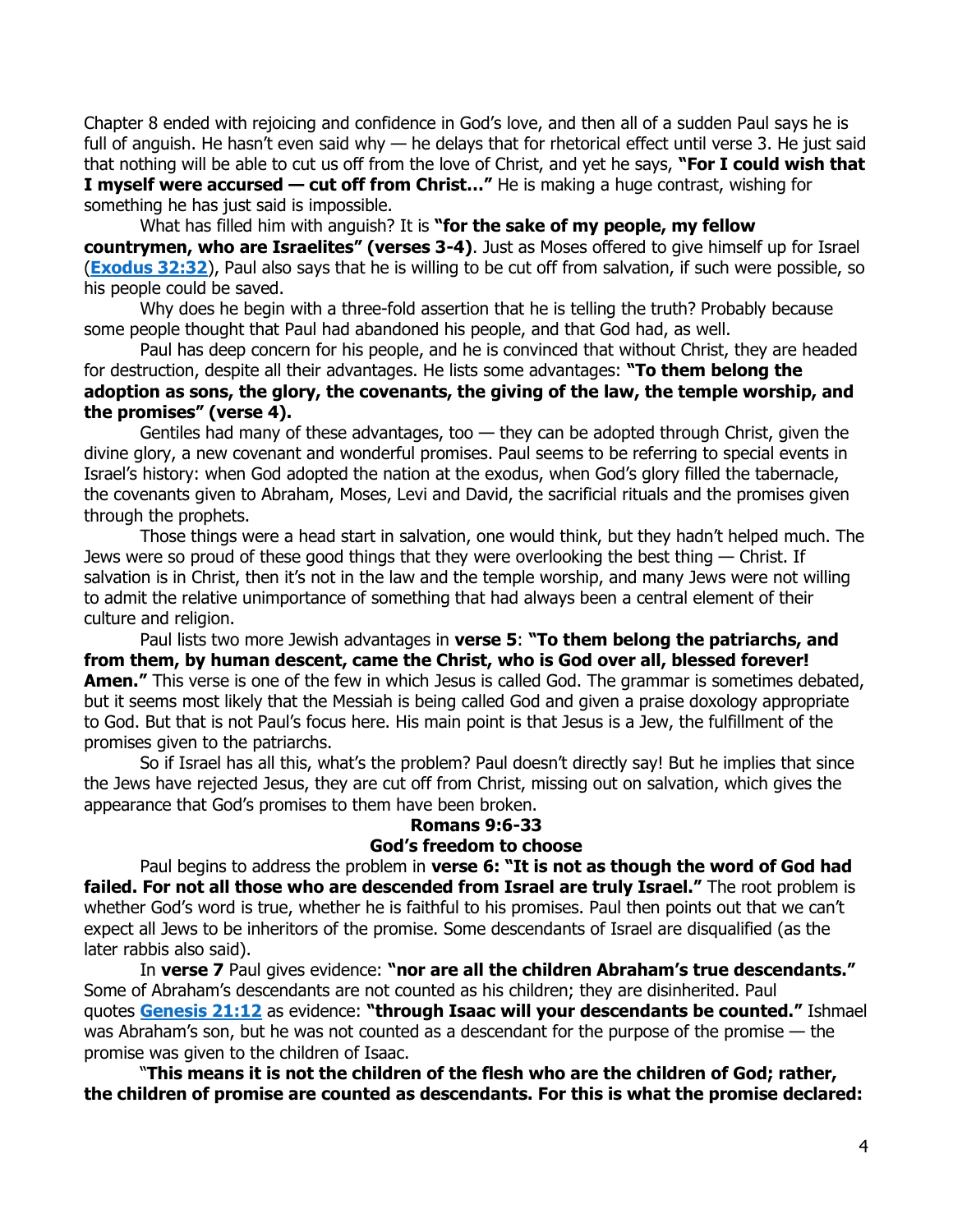### **'About a year from now I will return and Sarah will have a son'" (verses 8-9**,

quoting **[Genesis 18:14](https://biblia.com/bible/niv/Gen%2018.14)**). Only Isaac was a child of promise. But God's selectivity did not stop there not even all the children of Isaac were counted among the chosen people.

#### **Verses 10-13:**

Not only that, but when Rebekah had conceived children by one man, our ancestor Isaac—even before they were born or had done anything good or bad (so that God's purpose in election would stand, not by works but by his calling)— it was said to her, **"The older will serve the younger" [\[Genesis 25:23](https://biblia.com/bible/niv/Gen%2025.23)**], just as it is written [in **[Malachi 1:2-3](https://biblia.com/bible/niv/Mal%201.2-3)**]: **"Jacob I loved, but Esau I hated."**

The word *hated* doesn't imply hate as we know it  $-$  the construction is a Hebrew figure of speech to emphasize the love for the other. God loved Esau enough to bless him, but he did not choose him for the covenant he gave Israel. Instead, the promise was carried through the line of Jacob.

All this supports the point Paul made in **verse 6**: not all the Israelites are God's people. God can choose the people he works with, and when, and for what purpose. He had a special purpose for Israel, and he did not choose everyone for that role. But Paul has not yet solved the problem he began with — if God is not giving salvation to all of Jacob's descendants, what good is it to be a descendant of Jacob? It looks like God is not keeping his promises.

#### **God's freedom to give mercy**

In **verse 14,** Paul approaches the question from a different angle: **"What shall we say then? Is there injustice with God?"** God chooses some people and not others, and this doesn't look fair especially if you think that God made a promise to save all the Jews.

But Paul answers: **"Absolutely not! For he says to Moses: 'I will have mercy on whom I have mercy, and I will have compassion on whom I have compassion'" (verses 14-15**, quoting **[Exodus 33:19](https://biblia.com/bible/niv/Exod%2033.19)**). It's a matter of mercy, not justice. The surprise is not that some people are left out — the miracle is that some people are chosen. God can give mercy to whomever he wants, without being unfair to the others (**[Matthew 20:15](https://biblia.com/bible/niv/Matt%2020.15)**).

Paul concludes, **"So then, it does not depend on human desire or exertion, but on God who shows mercy" (verse 16)**. Salvation is by grace, not by what we want or do.

#### **God's freedom to harden hearts**

It is easy to show that mercy is fair, but Paul also has to include the opposite, because it seems that Israel is being hardened. He begins with the example of Pharaoh: **"For the scripture says to Pharaoh: 'For this very purpose I have raised you up, that I may demonstrate my power in you, and that my name may be proclaimed in all the earth'" (verse 17; [Exodus 9:16](https://biblia.com/bible/niv/Exod%209.16)**). God tells Pharaoh: "I put you in a position of power so I could show the world that I have far more power. You will be an object lesson of what happens to people who resist my purpose."

**"So then,"** Paul summarizes in **verse 18, "God has mercy on whom he chooses to have mercy, and he hardens whom he chooses to harden."** Both of these can be fair. We have to accept what God does, and not judge him by our own understanding. He has a purpose in it.

However, Paul knows that his case is more difficult, so he says in **verse 19: "You will say to me then, 'Why does he still find fault? For who has ever resisted his will?'"** The objection is that it's not fair for God to punish people for disobedience when he caused them to disobey. Paul does not say whether the accusation is true — he just says the complaint is inappropriate: **"But who indeed are you—a mere human being—to talk back to God?"** He quotes **[Isaiah 29:16](https://biblia.com/bible/niv/Isa%2029.16): "Does what is molded say to the molder, 'Why have you made me like this?'"**

Paul asks questions that emphasize the gulf between God and humans: **"Has the potter no right to make from the same lump of clay one vessel for special use and another for ordinary use?"** Here Paul refers to **Jeremiah 18**, where God says that he can change his plans for Israel depending on how they respond to him. Then Paul asks another "what if" question: **"But what**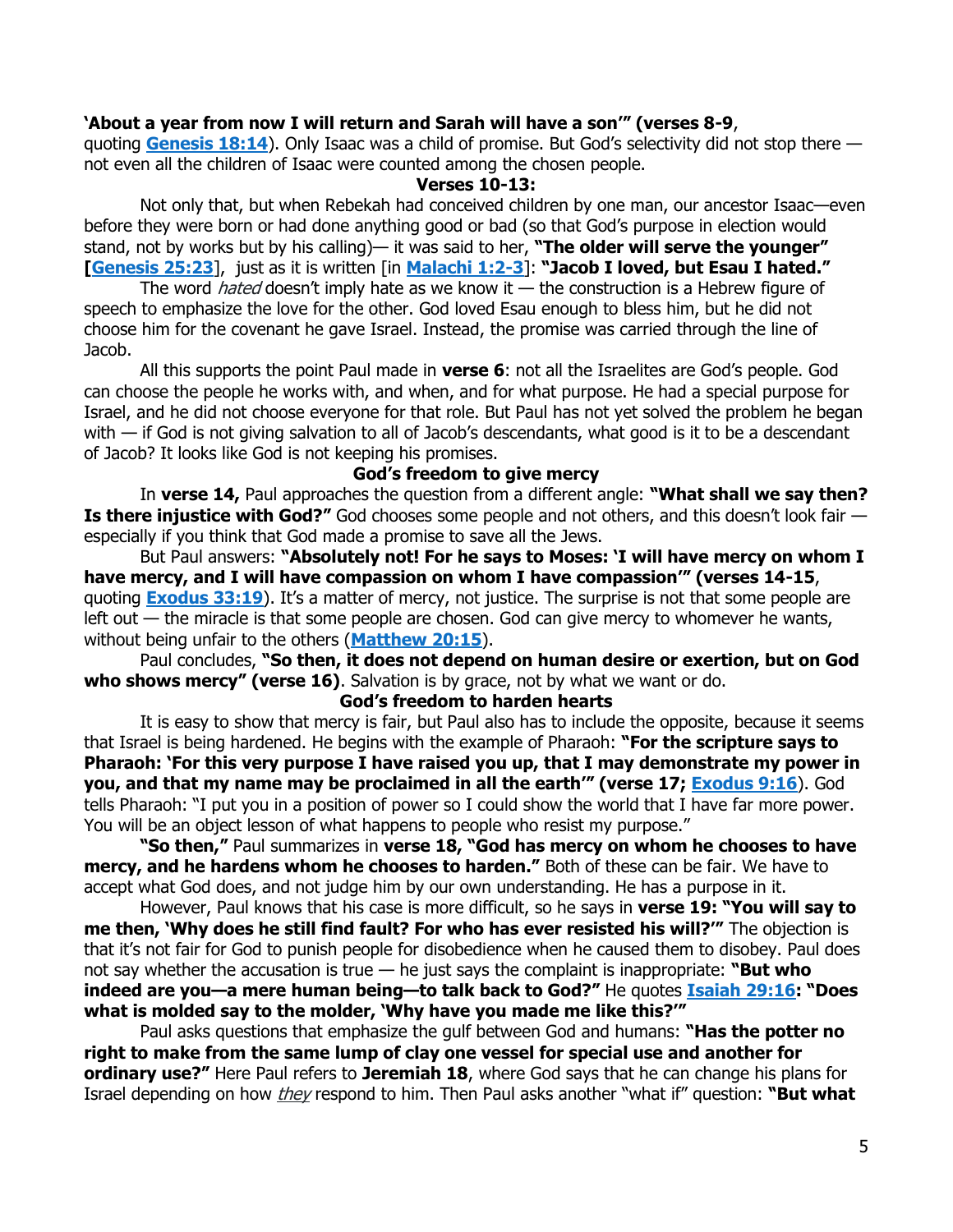**if God, willing to demonstrate his wrath and to make known his power, has endured with much patience the objects of wrath prepared for destruction?" (verse 22).** The marvel is not that God rejects his people — it is that he is so patient with those who reject him. It is not clear how God's patience demonstrates his wrath, but Paul does not address that here.

#### **God's freedom to call his people**

In **verses 23-24,** Paul asks another "what if" or hypothetical question: **"And what if he is willing to make known the wealth of his glory on the objects of mercy that he has prepared beforehand for glory— even us, whom he has called, not only from the Jews but also from the Gentiles?"** What if God's patience is designed to help us appreciate his mercy? If God is patient with those who oppose him, how much more is he patient with those who turn to him?

Paul has dismissed the question about fairness and is now moving to statements about God's calling. He starts by showing from the Old Testament that God is saving not only Jews, but also Gentiles:

As he also says in Hosea: **"I will call those who were not my people, 'My people,' and I will call her who was unloved, 'My beloved.'" And in the very place where it was said to them, "You are not my people," there they will be called "sons of the living God." ([Romans](https://biblia.com/bible/niv/Rom%209.25-26)  [9:25-26](https://biblia.com/bible/niv/Rom%209.25-26)**, quoting **[Hosea 2:23](https://biblia.com/bible/niv/Hos%202.23)** and **[1:10](https://biblia.com/bible/niv/Hosea%201.10)**)

Hosea is talking about the restoration of Israelites who had fallen away, but Paul is adapting the verse to say that God is calling Gentiles, who had never been part of God's people. God can reject Israelites who persistently reject him. He has no further obligation to them — they are in the same category as Gentiles. So, if he can make these rejected Israelites his people again, then he can make anyone his people. He can choose people he previously ignored, just as he did with Abraham and Israel. What God did with the Jews, he can also do with everyone else.

Paul moves into a slightly different idea when he quotes [Isaiah 10:22:](https://biblia.com/bible/niv/Isa%2010.22) **"And Isaiah cries out on behalf of Israel, 'Though the number of the children of Israel are as the sand of the sea, only the remnant will be saved, for the Lord will execute his sentence on the earth completely and quickly'" (verses 27-28).** The word *remnant* is important.

**"Just as Isaiah predicted** [in **[Isaiah 1:9](https://biblia.com/bible/niv/Isa%201.9)**], **'If the Lord of armies had not left us descendants, we would have become like Sodom, and we would have resembled Gomorrah.'"** The surprise is not that many Jews reject the message, but that some accept it. If we were left to ourselves, Paul says, we would be desolate. But because God has been merciful, a remnant of people are responding. God's word has not failed — Isaiah's prophecy has come true. A portion is being saved.

#### **Israel missing the goal**

**"What shall we say then?"** Paul asks in **verses 30-31**. **"The Gentiles who did not pursue righteousness obtained it, that is, a righteousness that is by faith, but Israel even though pursuing a law of righteousness did not attain it."** The Jews were trying hard to be righteous, but they failed, and the Gentiles, who were not aware of it, were given righteousness by God.

Why did Israel not attain their goal? Because they were trying to be righteous through the law. They had a good goal, but they were pursuing it in the wrong way. "**They pursued it not by faith but (as if it were possible) by works" (verse 32)**. The Jews focused on their advantages, but those things are ineffective in salvation. What we need is faith in Christ. They focused on the law that made them distinctive and rejected Christ because he did not meet their expectations.

**"They stumbled over the stumbling stone" — Christ (verse 32). "Just as it is written, 'Look, I am laying in Zion a stone that will cause people to stumble and a rock that will make them fall, yet the one who believes in him will not be put to shame'" (verse 33**,